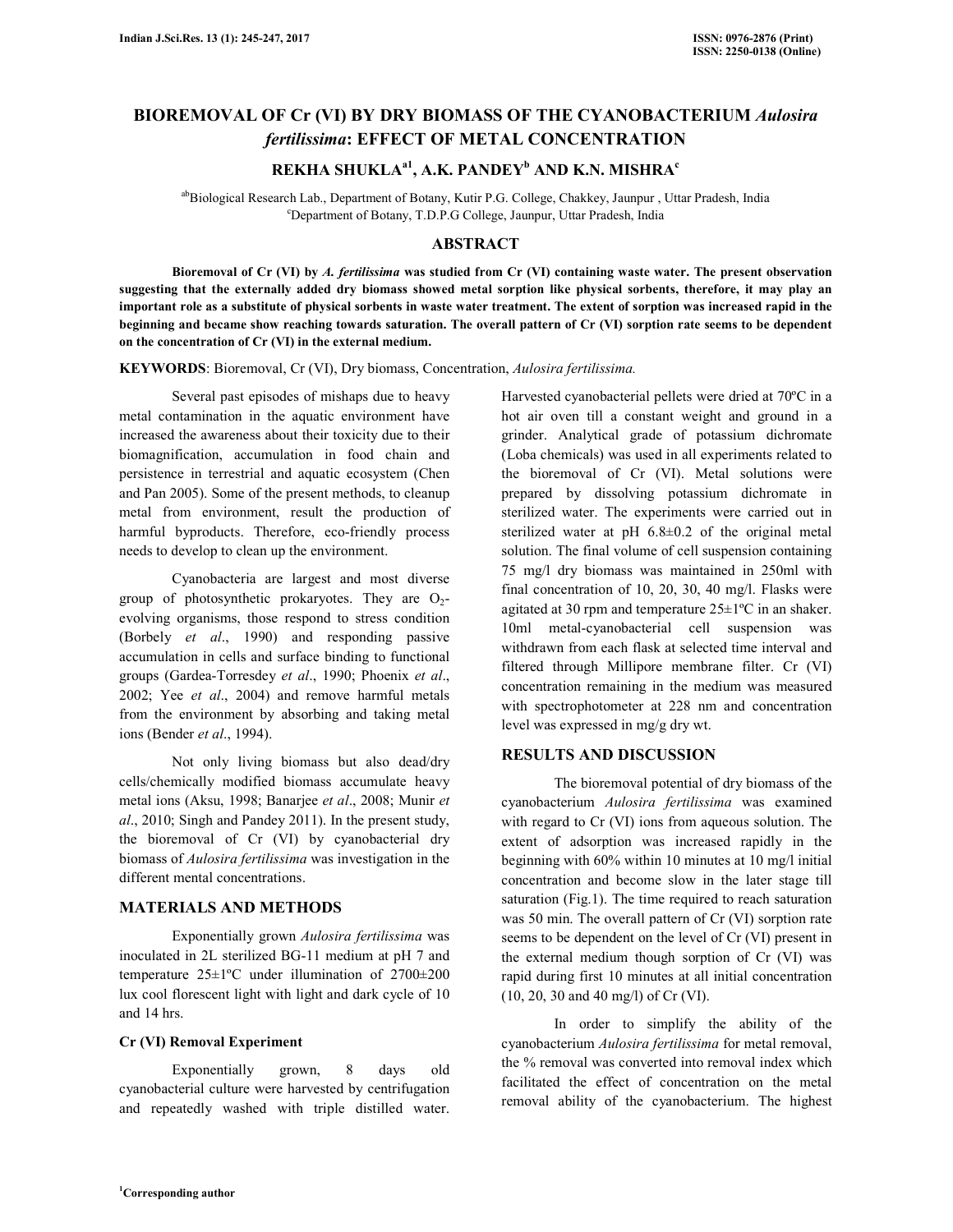metal removal index was observed at lower concentration of Cr (VI) (Table-1).

 The highest metal sorption was very efficient in the early few minutes. This is probably due to the availability of the active sites around and inside the cells of cyanobacteria by absorption followed by metabolism dependent intracellular cations and adsorption on the cell surface (Les and Walker, 1984; Singh and Yadav, 1985; Rangsayatom *et al*., 2002; Singh and Pandey 2011; Mane and Bhosle, 2012) because cyanobacterial cell wall consist of a variety of polysaccharides and proteins which offers active sites to bind metal ions.



**Figure 1: Time variation of adsorption of Cr (VI) by** *Aulosira fertilissima* **at different initial concentrations** 

**Table 1: Bioremoval efficiency (%) of dry biomass of** *Aulosira fertilissima* **at 10 mg/l of Cr (VI) concentration in aqueous solution.** 

| Cyanobacteria         | Removal index $(\% )$ at 10 mg/l |      |      |      |
|-----------------------|----------------------------------|------|------|------|
|                       | $Cr$ (VI) concentration (mg/l)   |      |      |      |
|                       |                                  |      | 30   | 40   |
| Aulosira fertilissima |                                  | 9.45 | 8.85 | 8.20 |

#### **CONCLUSION**

 On the basis of present observation, it can be concluded the sorption capacity of the cyanobacterium is dependent on metal concentration. Thus, *Aulosira fertilissima* can be efficiently employed for removal of chromium rich waste water.

#### **REFERENCES**

- Aksu Z., 1998. Biosorption of heavy metals by microalgae in batch and continuous system. In Wong Y.S., Tam NFY, editors. Waste Water Treatment with algae. Germany: Springer-Verlag and Landes Bioscience p. 37-53.
- Banarjee M., Chouhan R., Verma V. and Goel S., 2008. Bioremadiation of selenium by